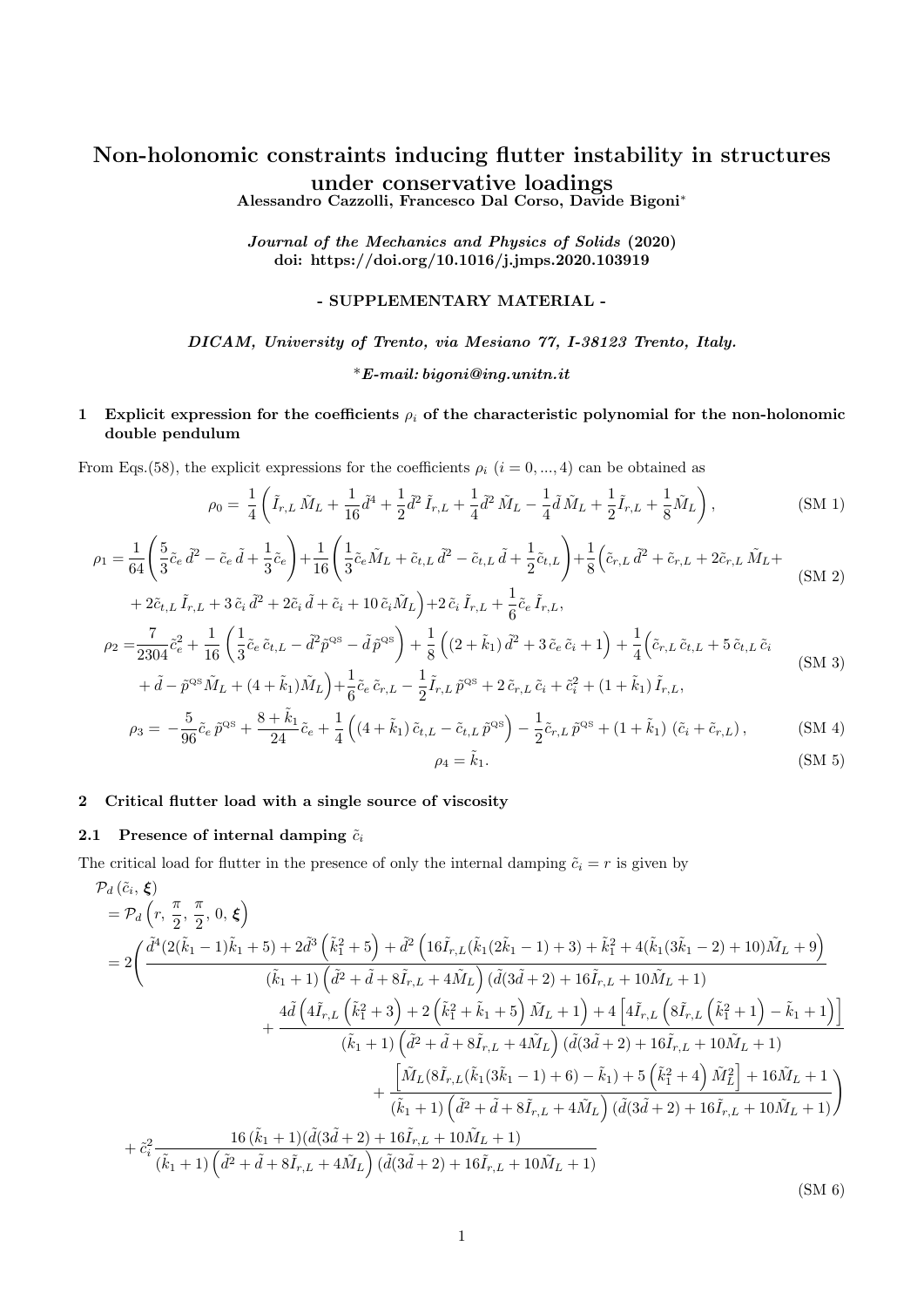For  $\tilde{c}_i \to 0$  (or equivalently  $r \to 0$ ) the limit critical load is given by

$$
\mathcal{P}_{d}^{*}\left(\frac{\pi}{2},\frac{\pi}{2},0,\xi\right)
$$
\n
$$
=2\left(\frac{\tilde{d}^{4}(2(\tilde{k}_{1}-1)\tilde{k}_{1}+5)+2\tilde{d}^{3}\left(\tilde{k}_{1}^{2}+5\right)+\tilde{d}^{2}\left(16\tilde{I}_{r,L}(\tilde{k}_{1}(2\tilde{k}_{1}-1)+3)+\tilde{k}_{1}^{2}+4(\tilde{k}_{1}(3\tilde{k}_{1}-2)+10)\tilde{M}_{L}+9\right)}{(\tilde{k}_{1}+1)\left(\tilde{d}^{2}+\tilde{d}+8\tilde{I}_{r,L}+4\tilde{M}_{L}\right)\left(\tilde{d}(3\tilde{d}+2)+16\tilde{I}_{r,L}+10\tilde{M}_{L}+1\right)}+\frac{4\tilde{d}\left(4\tilde{I}_{r,L}\left(\tilde{k}_{1}^{2}+3\right)+2\left(\tilde{k}_{1}^{2}+\tilde{k}_{1}+5\right)\tilde{M}_{L}+1\right)+4\left[4\tilde{I}_{r,L}\left(8\tilde{I}_{r,L}\left(\tilde{k}_{1}^{2}+1\right)-\tilde{k}_{1}+1\right)\right]}{(\tilde{k}_{1}+1)\left(\tilde{d}^{2}+\tilde{d}+8\tilde{I}_{r,L}+4\tilde{M}_{L}\right)\left(\tilde{d}(3\tilde{d}+2)+16\tilde{I}_{r,L}+10\tilde{M}_{L}+1\right)}+\frac{\left[\tilde{M}_{L}(8\tilde{I}_{r,L}(\tilde{k}_{1}(3\tilde{k}_{1}-1)+6)-\tilde{k}_{1})+5\left(\tilde{k}_{1}^{2}+4\right)\tilde{M}_{L}^{2}\right]+16\tilde{M}_{L}+1}{(\tilde{k}_{1}+1)\left(\tilde{d}^{2}+\tilde{d}+8\tilde{I}_{r,L}+4\tilde{M}_{L}\right)\left(\tilde{d}(3\tilde{d}+2)+16\tilde{I}_{r,L}+10\tilde{M}_{L}+1\right)}\right)
$$
\n(SM 7)

# 2.2 Presence of external damping  $\tilde{c}_e$

The critical load for flutter in the presence of only the external damping  $\tilde{c}_e = r$  is given by

$$
\begin{split} \mathcal{P}_d\left(\tilde{c}_e,\,\xi\right) \\ &=\mathcal{P}_d\left(r,\,\frac{\pi}{2},\,\frac{\pi}{2},\,\frac{\pi}{2},\,\xi\right) \\ &=\Bigg(175\,\tilde{c}_e^2\tilde{d}^2-105\,\tilde{c}_e^2\tilde{d}+1120\,\tilde{c}_e^2\tilde{I}_{r,L}+140\,\tilde{c}_e^2\tilde{M}_L+35\,\tilde{c}_e^2 \\ &-\big(\tilde{d}(5\tilde{d}-3)+32\tilde{I}_{r,L}+4\tilde{M}_L+1\big)\left[1225\,\tilde{c}_e^4+20160\,\tilde{c}_e^2\left(3\tilde{d}^2(\tilde{k}_1-2)-2\tilde{d}(\tilde{k}_1+3)+8\tilde{I}_{r,L}(3\tilde{k}_1-11)+2(\tilde{k}_1-12)\tilde{M}_L+5\right) \\ &+82944\bigg(\tilde{d}^4(\tilde{k}_1(9\tilde{k}_1+64)+36)+\tilde{d}^3(4\tilde{k}_1(17-3\tilde{k}_1)+72)+2\tilde{d}^2(8\tilde{I}_{r,L}(\tilde{k}_1(9\tilde{k}_1+79)+66)+\\ &+\tilde{k}_1(6\tilde{k}_1\tilde{M}_L+2\tilde{k}_1+196\tilde{M}_L-13)+144\tilde{M}_L-12)+4\tilde{d}(-24\tilde{I}_{r,L}((\tilde{k}_1-4)\tilde{k}_1-11)+\\ &+\tilde{k}_1(-2\tilde{k}_1\tilde{M}_L+38\tilde{M}_L+5)+72\tilde{M}_L-15)+64\tilde{I}_{r,L}^2(\tilde{k}_1(9\tilde{k}_1+94)+121)+16\tilde{I}_{r,L}(\tilde{k}_1(6\tilde{k}_1\tilde{M}_L+206\tilde{M}_L-15)+264\tilde{M}_L-55)+\\ &+4\tilde{M}_L((\tilde{k}_1(\tilde{k}_1+136)+144)\tilde{M}_L-5(\tilde{k}_1+12)))+25\Bigg]\Bigg]^{\frac{1}{2}}+7200\til
$$

(SM 8)

For 
$$
\tilde{c}_e \to 0
$$
 (or equivalently  $r \to 0$ ), the limit critical load is given by

$$
\mathcal{P}_{d}^{*}\left(\frac{\pi}{2},\frac{\pi}{2},\frac{\pi}{2},\xi\right) \n= 2\left[25\tilde{d}^{4}(\tilde{k}_{1}+2)+\tilde{d}^{3}(52-11\tilde{k}_{1})+\tilde{d}^{2}(8\tilde{I}_{r,L}(53\tilde{k}_{1}+129)+78\tilde{k}_{1}\tilde{M}_{L}+\tilde{k}_{1}+304\tilde{M}_{L}-27)\n+ \tilde{d}(8\tilde{I}_{r,L}(41-13\tilde{k}_{1})-6\tilde{k}_{1}\tilde{M}_{L}+2\tilde{k}_{1}+112\tilde{M}_{L}+11)+1792\tilde{I}_{r,L}^{2}(\tilde{k}_{1}+3)+8\tilde{I}_{r,L}(80\tilde{k}_{1}\tilde{M}_{L}-3\tilde{k}_{1}+340\tilde{M}_{L}-39)\n+8(9\tilde{k}_{1}+52)\tilde{M}_{L}^{2}-2(\tilde{k}_{1}+18)\tilde{M}_{L}+5-\left(5\tilde{d}^{2}-3\tilde{d}+32\tilde{I}_{r,L}+4\tilde{M}_{L}+1\right)\left\{\tilde{d}^{4}\left(9\tilde{k}_{1}^{2}+64\tilde{k}_{1}+36\right)\n+ \tilde{d}^{3}\left(-12\tilde{k}_{1}^{2}+68\tilde{k}_{1}+72\right)+2\tilde{d}^{2}\left(8\tilde{I}_{r,L}\left(9\tilde{k}_{1}^{2}+79\tilde{k}_{1}+66\right)+\tilde{k}_{1}^{2}(6\tilde{M}_{L}+2)+\tilde{k}_{1}(196\tilde{M}_{L}-13)+144\tilde{M}_{L}-12\right)\n-4\tilde{d}\left(24\tilde{I}_{r,L}\left(\tilde{k}_{1}^{2}-4\tilde{k}_{1}-11\right)+2\tilde{k}_{1}^{2}\tilde{M}_{L}-\tilde{k}_{1}(38\tilde{M}_{L}+5)-72\tilde{M}_{L}+15\right)+64\tilde{I}_{r,L}^{2}\left(9\tilde{k}_{1}^{2}+94\tilde{k}_{1}+121\right)\n+16\tilde{I}_{r,L}\left(6\tilde{k}_{1}^{
$$